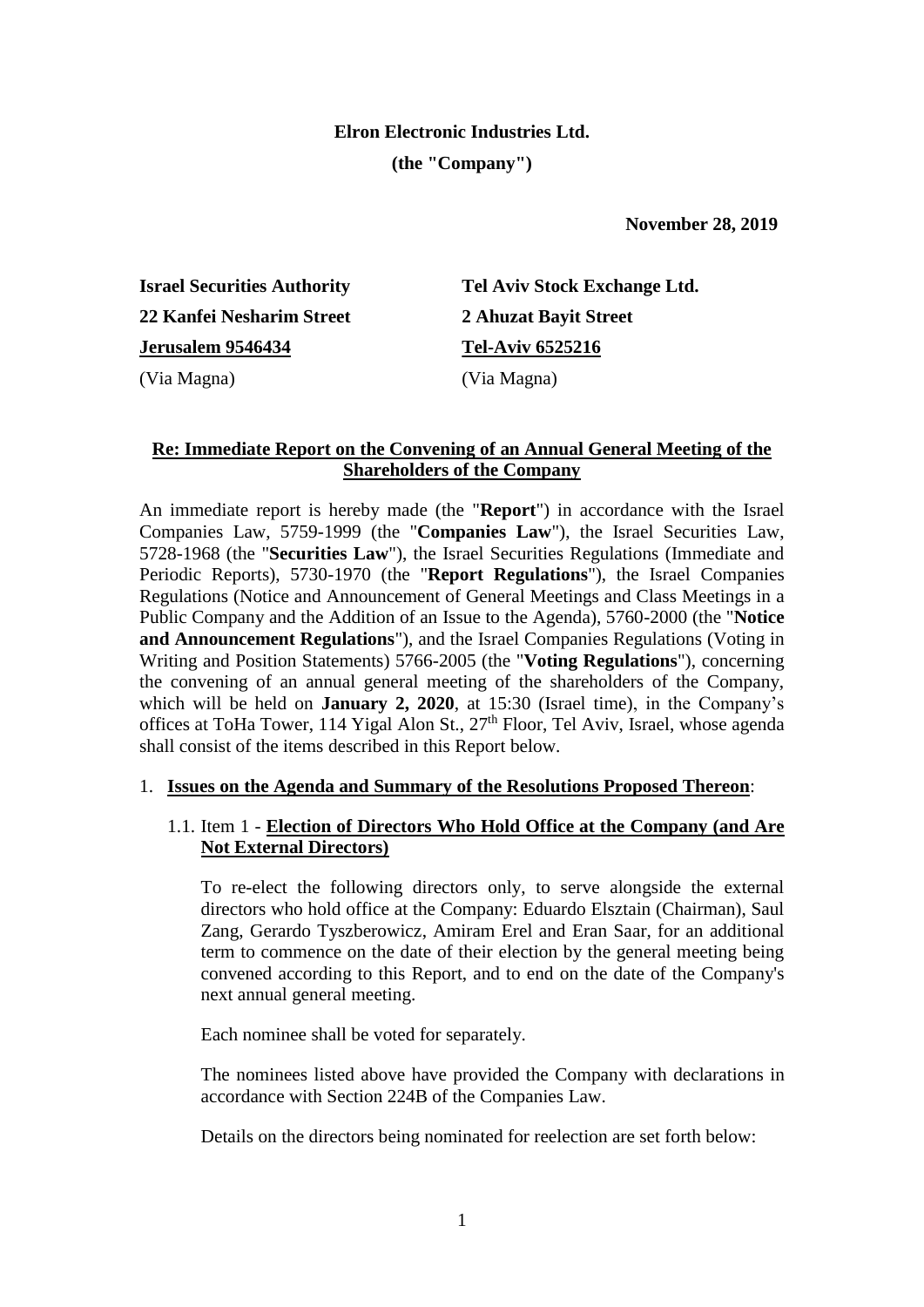| Name:                                                                                                                                                                               | Eduardo Elsztain |
|-------------------------------------------------------------------------------------------------------------------------------------------------------------------------------------|------------------|
| Membership on board of directors'<br>committees:                                                                                                                                    | None             |
| Year in which became director:                                                                                                                                                      | 2016             |
| Any detail required in accordance<br>with Regulation 26 of the Report<br>Regulations, that changed since the<br><b>Company's Annual Report for 2018</b><br>was filed <sup>1</sup> : | No change        |

| Name:                                                                                                                                                                 | Saul Zang |
|-----------------------------------------------------------------------------------------------------------------------------------------------------------------------|-----------|
| Membership on board of directors'<br>committees:                                                                                                                      | None      |
| Year in which became director:                                                                                                                                        | 2016      |
| Any detail required in accordance<br>with Regulation 26 of the Report<br>Regulations, that changed since the<br><b>Company's Annual Report for 2018</b><br>was filed: | No change |

| Name:                                                                                                                                                                 | Gerardo Tyszberowicz |
|-----------------------------------------------------------------------------------------------------------------------------------------------------------------------|----------------------|
| Membership on board of directors'<br>committees:                                                                                                                      | None                 |
| Year in which became director:                                                                                                                                        | 2017                 |
| Any detail required in accordance<br>with Regulation 26 of the Report<br>Regulations, that changed since the<br><b>Company's Annual Report for 2018</b><br>was filed: | No change            |

| Name:                                                        | Amiram Erel |
|--------------------------------------------------------------|-------------|
| <b>Membership on board of directors'</b> None<br>committees: |             |
| Year in which became director:                               | 1999        |

 $\overline{a}$ 

<sup>1</sup> ISA ref. no.: 2019-01-023701 (English translation available on Company website: [https://www.elron.com\)](https://www.elron.com/)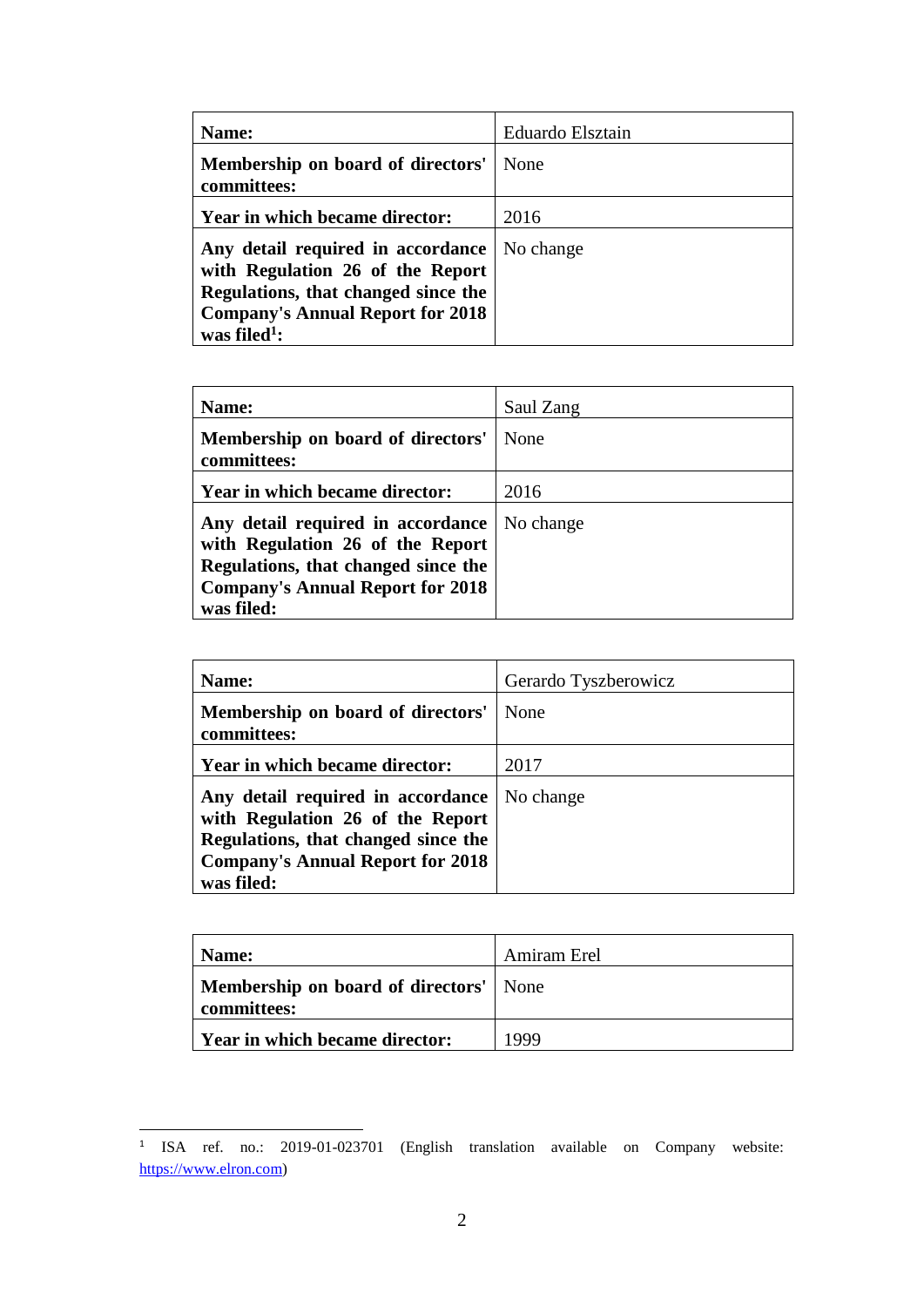| Name:                                                                                                        | Eran Saar                                                                                                                                                                                   |
|--------------------------------------------------------------------------------------------------------------|---------------------------------------------------------------------------------------------------------------------------------------------------------------------------------------------|
| ID No:                                                                                                       | 029660693                                                                                                                                                                                   |
| Date of birth:                                                                                               | October 10, 1972                                                                                                                                                                            |
| <b>Citizenship:</b>                                                                                          | <b>Israel</b>                                                                                                                                                                               |
| <b>Address for serving court papers:</b>                                                                     | ToHa Tower, 114 Yigal Alon St.,<br>Tel-Aviv                                                                                                                                                 |
| Membership on board of directors'<br>committees:                                                             | None                                                                                                                                                                                        |
| Is an external or independent<br>director:                                                                   | N <sub>o</sub>                                                                                                                                                                              |
| and financial<br>Has accounting<br>expertise, professional competency,<br>or is an external expert director: | Has accounting and<br>financial<br>expertise and professional<br>competency.                                                                                                                |
| Is an employee of the Company, a<br>subsidiary, affiliate or<br>related<br>party:                            | Will serve as CEO of Discount<br>Investment Corporation Ltd. and IDB<br>Development Corporation<br>Ltd.<br>commencing December 12, 2019.                                                    |
| Date on which became director:                                                                               | November 27, 2019                                                                                                                                                                           |
| <b>Education:</b>                                                                                            | LLB, Faculty of Law, Hebrew<br>University of Jerusalem;<br>BA,<br>Accounting and Economics, Hebrew<br>University of Jerusalem; MBA,<br>Major in Finance, Hebrew University<br>of Jerusalem. |
| Occupation during the last 5 years:                                                                          | CEO of Equital Ltd. and Isramco<br>Negev $2$ LP (from $2012$ )<br>until<br>December 2019);                                                                                                  |
| director in<br>other<br>Serves as<br>$\mathbf{a}$<br>companies:                                              | Shufersal Ltd., Cellcom Israel Ltd.                                                                                                                                                         |
| Is a relative of another related<br>party at the Company:                                                    | N <sub>o</sub>                                                                                                                                                                              |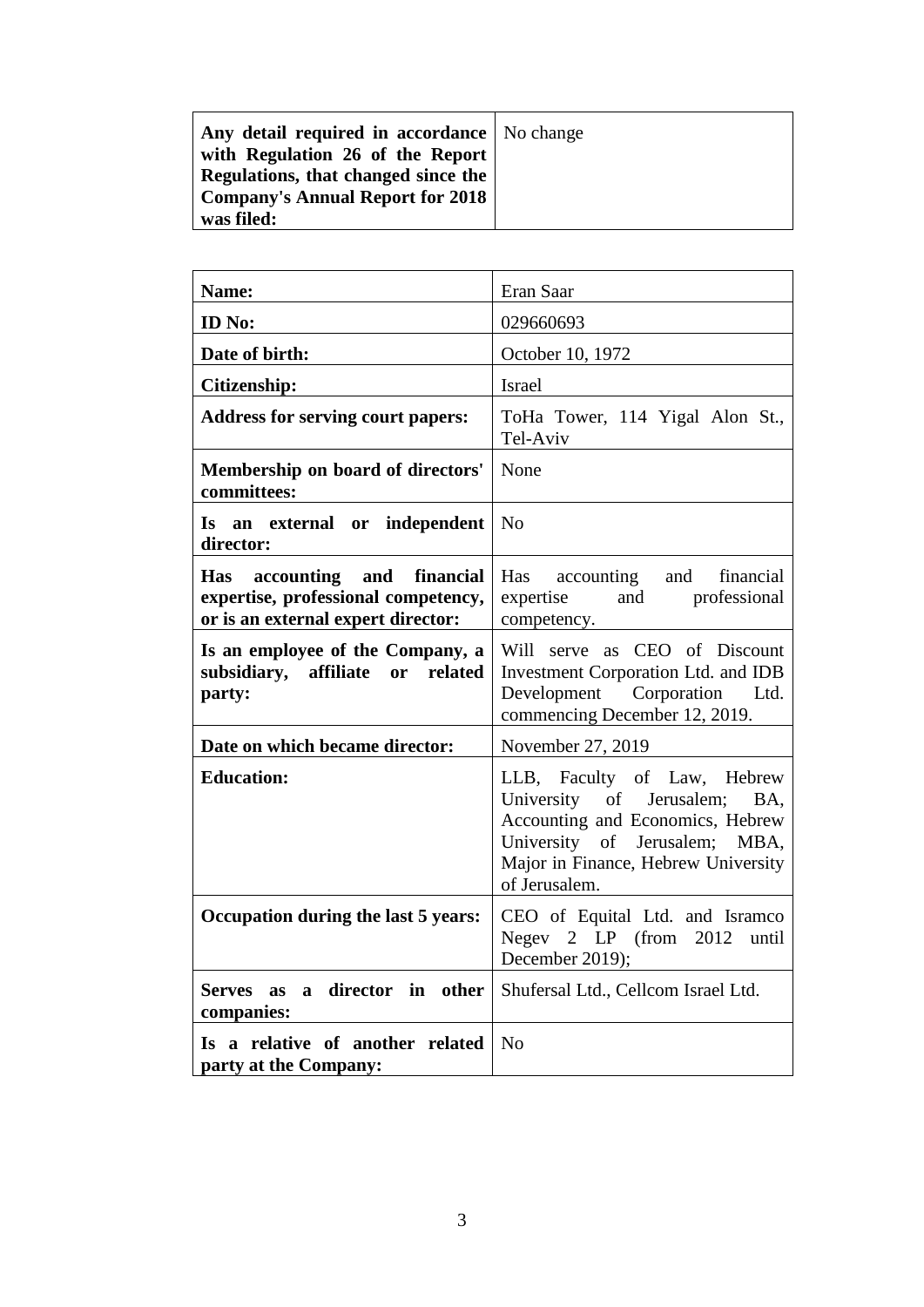# 1.2. Item 2 – **Reappointment of the Company's Auditors and Authorization of the Company's Board of Directors and Audit Committee, Insofar Required, to Determine the Fees Thereof**

To reappoint the accounting firm Kesselman & Kesselman (PwC) as the Company's auditors for an additional term until the Company's next annual general meeting, and to authorize the Company's Board of Directors and Audit Committee, insofar required, to determine their fees as auditors.

## 1.3. Item 3 – **Report on the Auditors' Fees for 2018 to the Annual General Meeting**

No resolution is required on this matter.

## 1.4. Item 4 – **Discussion on the Company's Annual Reports for 2018**

No resolution is required on this matter.

## 2. **Record Date**

The record date entitling a shareholder to participate in and vote at the general meeting, in accordance with Section 182 of the Companies Law, is the close of trading on the Tel Aviv Stock Exchange Ltd. (TASE) on December 5, 2019 (henceforth: the "**Record Date**"). If there is no trading on the Record Date, the record date will be the last trading day preceding such date.

#### 3. **Legal Quorum and Adjourned Meeting**

A legal quorum shall be constituted when at least two shareholders, holding collectively at least 33.3% of the voting rights, are present in person or by proxy, within half an hour from the time set for the meeting. If a quorum is not present within half an hour from the time set for the meeting, the meeting shall stand adjourned for seven days, to the same day of the week at the same time and place. If a legal quorum is not present at the adjourned meeting within half an hour from the time set for the meeting, the meeting shall be held if one shareholder, holding at least 25% of the voting rights, is present in person or by proxy.

#### 4. **Required Majority**

A majority of the shareholders who are entitled to vote and who voted at the meeting, in person or by proxy (including via ballot) or through the internet voting system, is necessary for the approval of the proposed resolutions detailed in Sections 1.1 and 1.2.

To the best of the Company's knowledge, as of the date of this Report, the Company's controlling shareholder, Discount Investment Corporation Ltd., a public company that to the Company's best knowledge is (indirectly) controlled by Mr. Eduardo Elsztain, holds approximately 61.06% of the Company's outstanding share capital and voting rights, a holding percentage that confers the controlling shareholder the required majority for the approval of the resolutions on the agenda.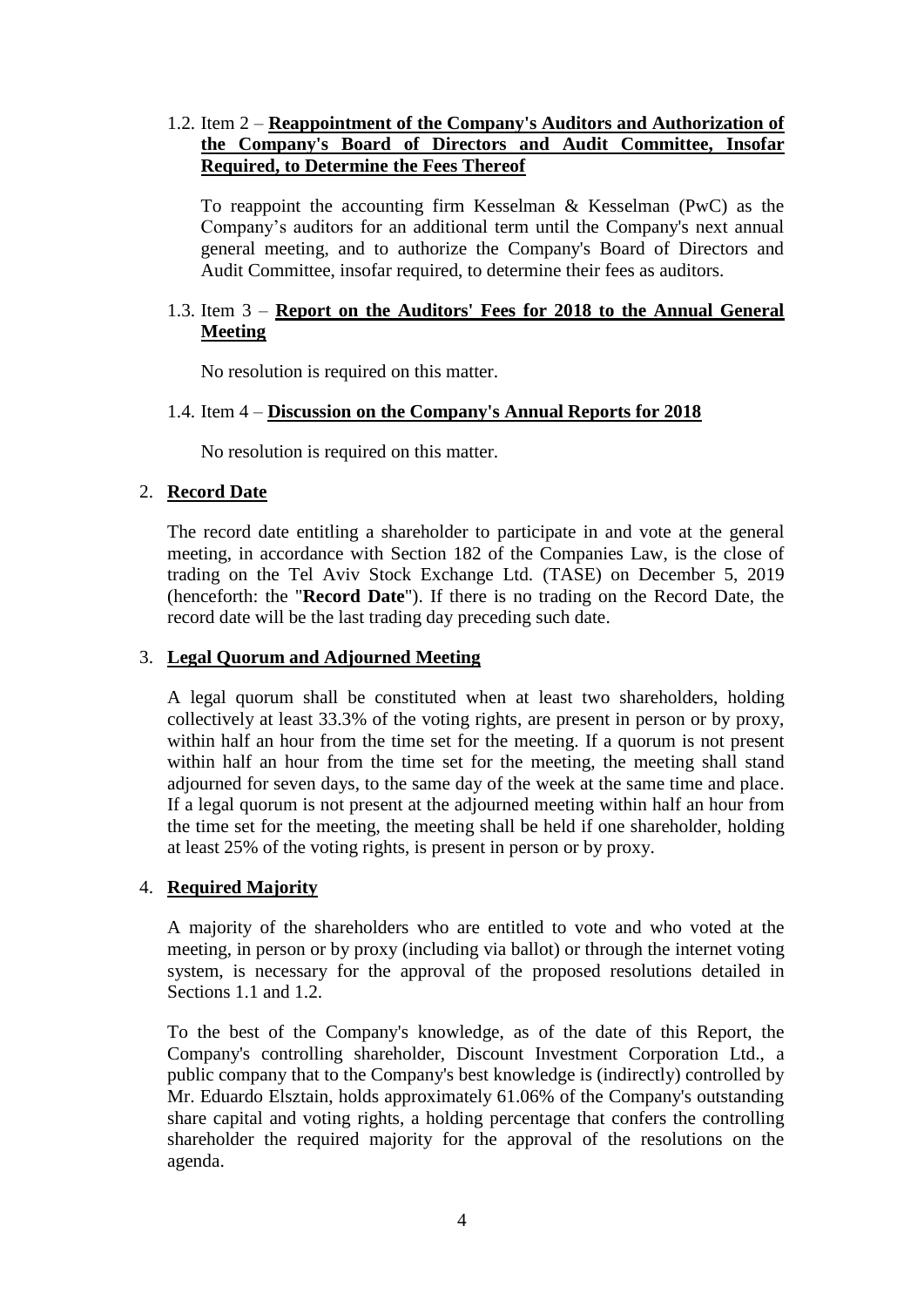# 5. **Manner of Voting**

- 5.1. A shareholder of the Company is entitled to vote in person or to appoint a proxy, who may participate in the general meeting and vote on such shareholder's behalf (in accordance with the Company's Articles of Association), and is entitled to vote via ballot or through the internet voting system.
- 5.2. A document appointing a proxy ("**Letter of Appointment**") as well as an original power of attorney authorizing the execution of the Letter of Appointment (if any), must be deposited in the Company's registered offices at least 48 hours prior to the Record Date. The Letter of Appointment must specify the full names of the appointing shareholder and the proxy voting on such shareholder's behalf as they appear in the Registrar of Companies or Identity Card (as applicable), their corporation number or identification number (as applicable), and their place of incorporation or country of passport issue (as applicable).
- 5.3. In accordance with the Israel Companies Regulations (Proof of Share Ownership for Voting at the General Meeting), 5760-2000, a shareholder whose share is registered with a TASE member and such share is included in the Company's Shareholders Register in the name of The Tel Aviv Stock Exchange Nominee Company, who wishes to vote at the meeting, will provide the Company with proof of ownership of the share as of the Record Date, obtained from the TASE member with whom the share is registered, as required by the said regulations.

# 6. **Confirmation of Ownership**

A shareholder whose shares are registered with a TASE member is entitled to receive ownership confirmation from such TASE member, at the TASE member's branch or via post to his or her address, upon request, provided such request was made in advance for a specific securities account. According to the Israel Companies Regulations (Written Vote and Position Statements), 5766-2005 (the "**Voting Regulations**"), an authorized electronic message according to Section 44K5 which concerns the data of the internet voting system's users, is tantamount to a confirmation of ownership regarding every shareholder included therein.

#### 7. **Voting by Ballot and Position Statements**

- 7.1. A shareholder is entitled to vote at the meeting on the proposed resolutions on the agenda via ballot, as detailed below. The ballot and position statements with respect to the meeting are available on the distribution website of the Israel Securities Authority at [https://www.magna.isa.gov.il](https://www.magna.isa.gov.il/) and on the website of the Tel Aviv Stock Exchange Ltd. at [https://maya.tase.co.il.](https://maya.tase.co.il/) A shareholder may request the ballot and position statements directly from the Company, free of charge.
- 7.2. A TASE member will send, free of charge, via email, a link to the ballot and position statements on the website of the Israel Securities Authority to every shareholder who is not registered in the Company's Shareholders Register and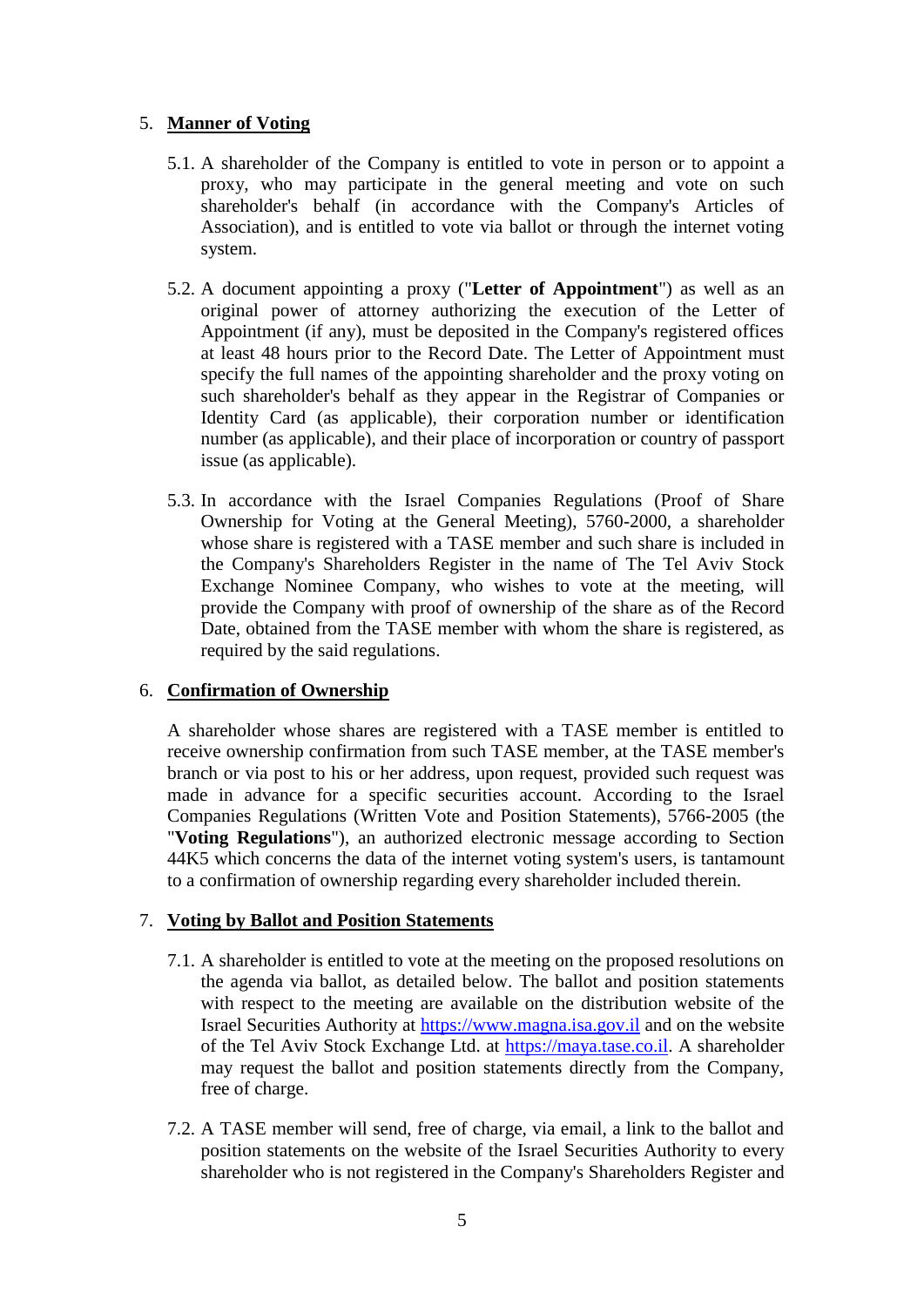whose shares are registered with the TASE member, unless such shareholder notified the TASE member that he or she wishes to opt out, and provided that the notice was given regarding a specific securities account and on a date prior to the Record Date.

- 7.3. Votes should be cast on Part Two of the ballot published on the distribution website of the Israel Securities Authority, whose address appears above.
- 7.4. The ballot (if non-electronic) of a non-registered shareholder should be delivered to the Company along with the confirmation of ownership, such that the ballot will arrive at the Company's registered offices **no later than four hours prior to the time set for the meeting** (i.e. no later than **January 2, 2020 at 11:30**).
- 7.5. A shareholder registered in the shareholders register should deliver the ballot to the Company, along with a photocopy of his or her identity card or passport or certificate of incorporation, such that the ballot will arrive at the Company's registered offices **up to six hours prior to the time set for the general meeting** (i.e. by **January 2, 2020 at 09:30**).
- 7.6. A shareholder's ballot will be valid in accordance with Section 177(2) of the Companies Law only if accompanied by a photocopy of his or her identity card, passport or certificate of incorporation.
- 7.7. A shareholder may appear in person at the Company's registered offices and after providing proof of his or her identity, retract his or her ballot and proof of ownership / photocopy of identity card or passport or certificate of incorporation, up to 24 hours prior to the time set for the meeting.

#### 8. **Voting via the Internet Voting System**

- 8.1. A non-registered shareholder may also vote on the resolutions on the agenda by submitting a ballot via the internet voting system as defined in the Voting Regulations (henceforth: "**Electronic Ballot**").
- 8.2. A shareholder whose share is registered with a TASE member is entitled to receive an identifying number and access code as well as additional information related to the meeting from the TASE member, and following a secure identification process may vote via the internet voting system. A shareholder who votes by Electronic Ballot is not required to provide the Company with a certificate of ownership in the manner specified above.
- 8.3. The Electronic Ballot will open for voting at the end of the Record Date. Voting via the internet voting system will close **6 hours prior to the time set for the meeting** (i.e. by **January 2, 2020 at 09:30**), at which time the internet voting system will be closed.
- 8.4. The Electronic Ballot may be amended or cancelled up until the internet voting system is closed, after which it will not be possible to change it via the internet voting system. Should a shareholder vote via more than one method, the later vote will be counted. In this regard, a vote cast in person or by proxy